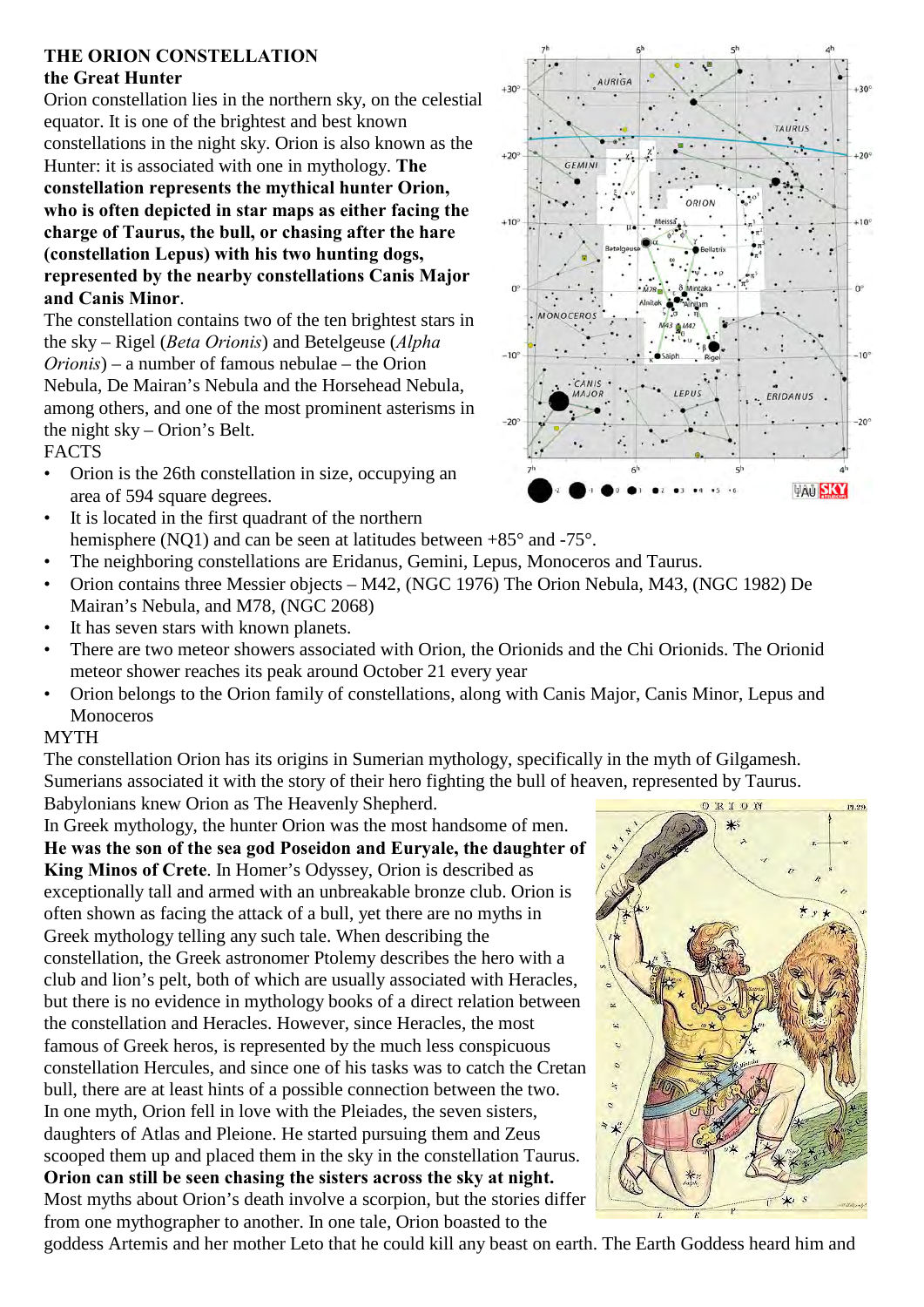sent a scorpion, which stung the giant to death. In another story, he tried to force himself on Artemis and she was the one who sent the scorpion. In yet another account of his death, Orion was stung while trying to save Leto from the scorpion. All myths of Orion's death share the same outcome: Orion and the scorpion were placed on opposite sides of the sky, so that when the constellation Scorpius rises in the sky, Orion sets below the horizon in the west, fleeing from the scorpion.

Orion is a well-known constellation in many cultures. **In Australia, the stars forming Orion's Belt and sword are sometimes called the Pot or the Saucepan**. In South Africa, the three stars of Orion's Belt are known as Drie Konings (the three kings). In Spain and Latin America, the stars are called Las Tres Marías, or The Three Marys. Because pharaohs were believed to be transformed into Osiris after death, some of the greatest pyramids were built to mirror the pattern of the stars in the constellation. To make the transformation easier, the air shaft in the King's Chamber in the Great Pyramid was aligned with the star Alnitak, Zeta Orionis, the easternmost star in Orion's Belt. MAJOR STARS IN ORION



1. Rigel (*Beta Orionis*) is the brightest star in the constellation. With an apparent visual magnitude of 0.18, it is also the sixth brightest star in the sky. Rigel is really a star system composed of three stars. It has been a known visual binary since 1831, possibly even earlier, when **F. G. Struve** first measured it. Rigel is surrounded by a shell of expelled gas. The name Rigel comes from an Arabic phrase meaning "the left foot" Rigel marks Orion's left foot. Rigel is a blue supergiant. It belongs to the spectral type B8lab and is 772.51 light years distant. **It has 85,000 times the luminosity of the Sun and 17 solar masses**. It is classified as a slightly irregular variable star, with its luminosity varying from 0.03 to 0.3 magnitudes over  $22 - 25$  days. Rigel is only about 10 million years old. Eventually, it will grow into a red supergiant, one very similar to Betelgeuse.

- 2. Betelgeuse (*Alpha Orionis*) is the second brightest star in Orion and the eighth brightest star in the sky. It is a red supergiant, belonging to the spectral class M2lab. The star has an apparent visual magnitude of 0.42 and is approximately 643 light years distant. Betelgeuse is one of the most luminous stars known. It has an absolute magnitude of -6.05. Recent findings suggest that the star emits more light than 100,000 Suns. Alpha Orionis is classified as a semi-regular variable star, which means that Betelgeuse occasionally outshines its bright neighbour Rigel. . The star's variation in brightness was first noted by **Sir John Herschel** in his Outlines of Astronomy in 1836. Betelgeuse is believed to be about 10 million years old. It will likely explode as a supernova in the next million years. When it does, the supernova will shine brighter than the full Moon.
	- a. The name Betelgeuse is derived from the Arabic name for the hand of Orion, which through a mistransliteration into medieval Latin became "the house of Orion" during the Renaissance.
- 3. Bellatrix (*Gamma Orionis*), sometimes also known as the Amazon Star, is the third brightest star in Orion and the 27th brightest star in the sky, only slightly dimmer than Castor in Gemini. Its name comes from the Latin word for "the female warrior." It has a mean apparent visual magnitude of 1.64 and is approximately 240 light years distant.
	- a. Bellatrix is a hot, luminous blue-white giant star, classified as an eruptive variable. Its magnitude varies between 1.59 and 1.64. The star belongs to the spectral class B2 III. It is one of the hotter stars visible to the naked eye. It emits about 6,400 times more light than the Sun and has eight or nine solar masses. Within a few million years, Bellatrix will become an orange giant and eventually a massive white dwarf.
- 4. Orion's Belt is one of the best known asterisms in the night sky. It is formed by three bright stars in the constellation Orion: Mintaka (*Delta Orionis*), Alnilam (*Epsilon Orionis*), and Alnitak (*Zeta Orionis*). AK Orion's Belt stars and Flame Nebula,